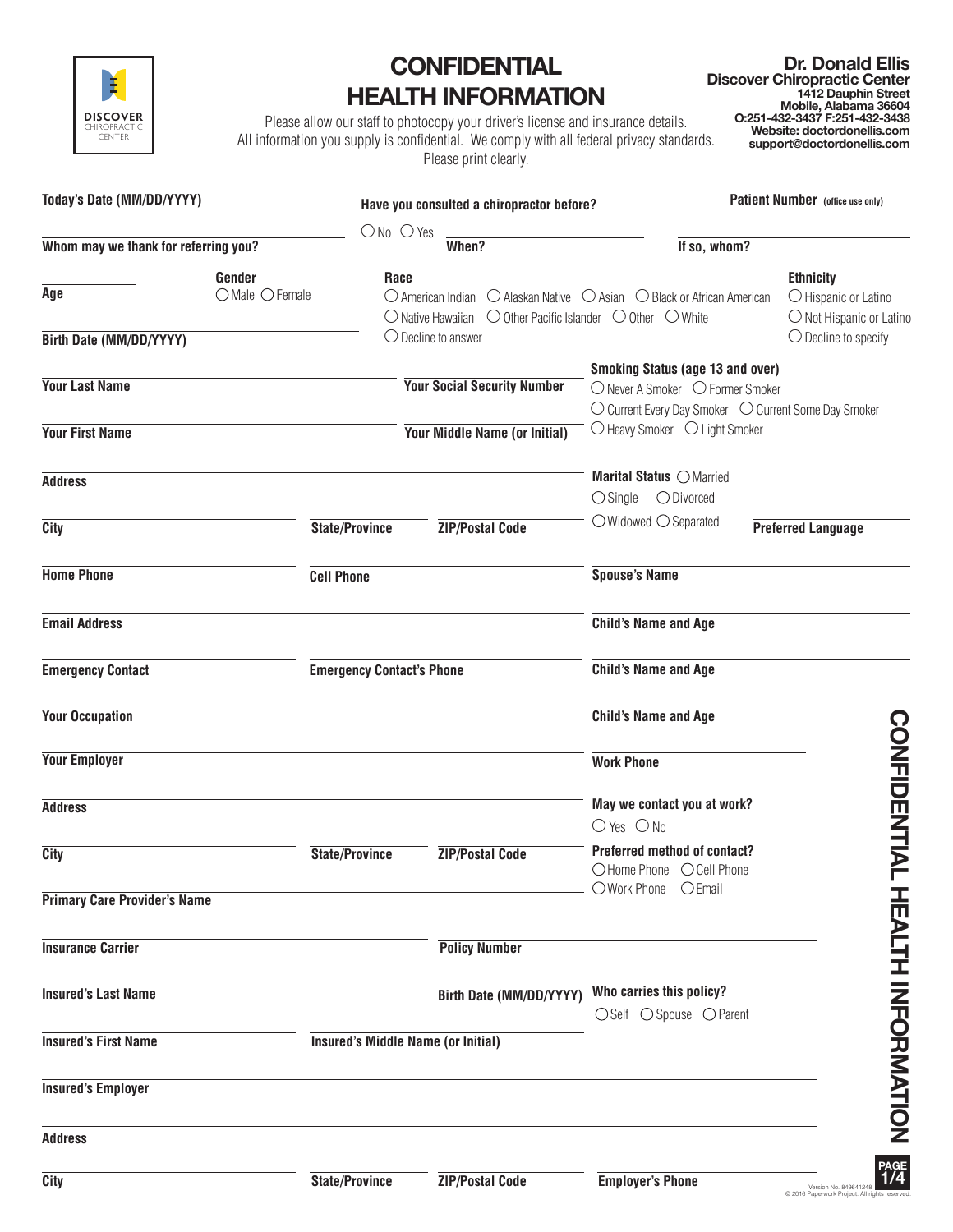## **Please describe your Primary Complaint in the space below. Use the Secondary and Additional Complaint boxes if they apply.**

|                                                                                                                                                                                                                                                                                                                                                                        | Please describe your Primary Complaint in the space below. Use the Secondary and Additional Complaint boxes if they apply.                                                                                                                                                                                                         |                                                                                                                                                                                                                                                                                                                           | Location                                                                                                                                          |
|------------------------------------------------------------------------------------------------------------------------------------------------------------------------------------------------------------------------------------------------------------------------------------------------------------------------------------------------------------------------|------------------------------------------------------------------------------------------------------------------------------------------------------------------------------------------------------------------------------------------------------------------------------------------------------------------------------------|---------------------------------------------------------------------------------------------------------------------------------------------------------------------------------------------------------------------------------------------------------------------------------------------------------------------------|---------------------------------------------------------------------------------------------------------------------------------------------------|
| <b>Primary Complaint</b><br>The primary symptom that prompted me to seek care                                                                                                                                                                                                                                                                                          | <b>Secondary Complaint</b><br>The secondary symptom that prompted me to seek care                                                                                                                                                                                                                                                  | <b>Additional Complaint</b><br>The additional symptom that prompted me to seek care                                                                                                                                                                                                                                       | (Where does it hurt?)<br>Circle the area(s) on the<br>illustration.<br>"0" for current condition<br>"X" for conditions experienced<br>in the past |
| And are the result of (darken circle):<br>$\bigcirc$ An accident or injury<br>$\bigcirc$ Work $\bigcirc$ Auto $\bigcirc$ Other                                                                                                                                                                                                                                         | And are the result of (darken circle):<br>$\bigcirc$ An accident or injury<br>$\bigcirc$ Work $\bigcirc$ Auto $\bigcirc$ Other                                                                                                                                                                                                     | And are the result of (darken circle):<br>$\bigcirc$ An accident or injury<br>$\bigcirc$ Work $\bigcirc$ Auto $\bigcirc$ Other                                                                                                                                                                                            |                                                                                                                                                   |
| $\bigcirc$ A worsening long-term problem<br>$\bigcirc$ An interest in: $\bigcirc$ Wellness $\bigcirc$ Other                                                                                                                                                                                                                                                            | $\bigcirc$ A worsening long-term problem<br>$\bigcirc$ An interest in: $\bigcirc$ Wellness $\bigcirc$ Other                                                                                                                                                                                                                        | $\bigcirc$ A worsening long-term problem<br>○ An interest in: ○ Wellness ○ Other                                                                                                                                                                                                                                          |                                                                                                                                                   |
| <b>Onset</b> (When did you first notice your current<br>symptoms?) $\qquad \qquad$                                                                                                                                                                                                                                                                                     | <b>Onset</b> (When did you first notice your current                                                                                                                                                                                                                                                                               | <b>Onset</b> (When did you first notice your current<br>symptoms?)                                                                                                                                                                                                                                                        |                                                                                                                                                   |
| Prior interventions (What have you done to relieve<br>the symptoms?)<br>$\bigcirc$ Prescription medication $\bigcirc$ Acupuncture<br>◯ Chiropractic<br>$\bigcirc$ Over-the-counter drugs<br>$\bigcirc$ Homeopathic remedies<br>O Massage<br>$\bigcirc$ Physical therapy<br>$\bigcirc$ Ice<br>$\bigcirc$ Heat<br>$\bigcirc$ Surgery<br>$\bigcirc$ Other $\qquad \qquad$ | Prior interventions (What have you done to relieve<br>the symptoms?)<br>$\bigcirc$ Prescription medication $\bigcirc$ Acupuncture<br>◯ Chiropractic<br>$\bigcirc$ Over-the-counter drugs<br>$\bigcirc$ Homeopathic remedies<br>◯ Massage<br>$\bigcirc$ Physical therapy<br>$\bigcirc$ Ice<br>$\bigcirc$ Heat<br>$\bigcirc$ Surgery | Prior interventions (What have you done to relieve<br>the symptoms?)<br>$\bigcirc$ Prescription medication $\bigcirc$ Acupuncture<br>◯ Over-the-counter drugs<br>◯ Chiropractic<br>$\bigcirc$ Homeopathic remedies<br>O Massage<br>$\bigcirc$ Physical therapy<br>$\bigcirc$ Ice<br>$\bigcirc$ Heat<br>$\bigcirc$ Surgery |                                                                                                                                                   |
| 2. How does your current condition interfere with your:<br>Work or career:                                                                                                                                                                                                                                                                                             | <u> 1980 - Johann Stoff, amerikansk politiker (d. 1980)</u>                                                                                                                                                                                                                                                                        |                                                                                                                                                                                                                                                                                                                           |                                                                                                                                                   |
| 3. Review of Systems<br>Had or currently Have and initial to the right.                                                                                                                                                                                                                                                                                                | Chiropractic care focuses on the integrity of your nervous system, which controls and regulates your entire body. Please darken the circle beside any condition that you've                                                                                                                                                        |                                                                                                                                                                                                                                                                                                                           |                                                                                                                                                   |
| a. Musculoskeletal                                                                                                                                                                                                                                                                                                                                                     |                                                                                                                                                                                                                                                                                                                                    |                                                                                                                                                                                                                                                                                                                           |                                                                                                                                                   |

| Had Have                                    | $\bigcirc$ Osteoporosis                                | $\left( \right)$ | <b>Had Have</b><br>$\bigcirc$ Arthritis                          | $\circ$          | <b>Had Have</b><br>$\bigcirc$ Scoliosis                                                                                       |                  | Had Have<br>$\bigcirc$ $\bigcirc$ Neck pain        |         | Had Have<br>$\bigcirc$ $\bigcirc$ Back problems $\bigcirc$ $\bigcirc$ Hip disorders |                  | <b>Had Have</b>                                        | NONE $\bigcirc$                         |                                                     |
|---------------------------------------------|--------------------------------------------------------|------------------|------------------------------------------------------------------|------------------|-------------------------------------------------------------------------------------------------------------------------------|------------------|----------------------------------------------------|---------|-------------------------------------------------------------------------------------|------------------|--------------------------------------------------------|-----------------------------------------|-----------------------------------------------------|
|                                             | $\bigcirc$ $\bigcirc$ Knee injuries                    |                  |                                                                  |                  | $\circ$ $\circ$ Foot/ankle pain $\circ$ $\circ$ Shoulder problems $\circ$ $\circ$ Elbow/wrist pain $\circ$ $\circ$ TMJ issues |                  |                                                    |         |                                                                                     |                  | $\bigcirc$ $\bigcirc$ Poor posture                     | Initials                                |                                                     |
| Had Have<br>$\left( \right)$                | b. Neurological<br>$\bigcirc$ Anxiety                  | ◯                | Had Have<br>◯ Depression                                         | ◯                | Had Have<br>$\bigcirc$ Headache                                                                                               | ()               | Had Have<br>$\bigcirc$ Dizziness                   | ()      | <b>Had Have</b><br>$\bigcirc$ Pins and                                              | $\left( \right)$ | Had Have<br>$\bigcirc$ Numbness                        | NONE $\bigcirc$                         |                                                     |
| Had Have<br>$\left( \right)$                | c. Cardiovascular<br>$\bigcirc$ High blood<br>pressure | $\left( \right)$ | Had Have<br>$\bigcirc$ Low blood<br>pressure                     | $\left( \right)$ | <b>Had Have</b><br>O High cholesterol                                                                                         |                  | Had Have<br>$\bigcirc$ $\bigcirc$ Poor circulation |         | needles<br><b>Had Have</b><br>$\circ$ $\circ$ Angina                                | $\left( \right)$ | <b>Had Have</b><br>O Excessive<br>bruising             | Initials<br>NONE $\bigcirc$<br>Initials | <b>Patient name</b>                                 |
| Had Have                                    | d. Respiratory<br>$\circ$ $\circ$ Asthma               | $\circ$          | <b>Had Have</b><br>$\bigcirc$ Apnea                              | O                | <b>Had Have</b><br>O Emphysema                                                                                                |                  | Had Have<br>$\bigcirc$ $\bigcirc$ Hay fever        | $\circ$ | <b>Had Have</b><br>$\circ$ Shortness<br>of breath                                   | Ő                | Had Have<br>O Pneumonia                                | NONE $\bigcirc$<br>Initials _______     | <b>Patient Number</b><br>(office use only)          |
| e. Digestive<br>Had Have                    | $\circ$ $\circ$ Anorexia/bulimia $\circ$ $\circ$ Ulcer |                  | <b>Had Have</b>                                                  | $\bigcirc$       | <b>Had Have</b><br>$\circ$ Food sensitivities $\circ$ $\circ$ Heartburn                                                       |                  | <b>Had Have</b>                                    | $\circ$ | <b>Had Have</b><br>$\bigcirc$ Constipation                                          | O.               | <b>Had Have</b><br>○ Diarrhea                          | NONE $\bigcirc$<br>Initials             | <b>Doctor's Initials</b>                            |
| f. Sensory<br>Had Have<br>$\cup$<br>g. Skin | $\bigcirc$ Blurred vision                              | $\cup$           | Had Have<br>$\circ$ Ringing in ears $\circ$ $\circ$ Hearing loss |                  | <b>Had Have</b>                                                                                                               | $\left( \right)$ | Had Have<br>$\circ$ Chronic ear<br>infection       | Ő       | <b>Had Have</b><br>$\bigcirc$ Loss of smell                                         |                  | <b>Had Have</b><br>$\bigcirc$ $\bigcirc$ Loss of taste | NONE $\bigcirc$<br>Initials             | <b>Dr. Donald Ellis</b><br><b>Discover Chiropra</b> |
| <b>Had Have</b>                             | $\bigcirc$ Skin cancer                                 | $\left( \right)$ | Had Have<br>$\bigcirc$ Psoriasis                                 | $\left( \right)$ | <b>Had Have</b><br>$\bigcirc$ Eczema                                                                                          | $\left( \right)$ | Had Have<br>$\bigcirc$ Acne                        | ( )     | Had Have<br>$\bigcirc$ Hair loss                                                    | ( )              | Had Have<br>$\bigcirc$ Rash                            | NONE $\bigcirc$                         | Morpion Mo. 040044                                  |



© 2016 Paperwork Project. All rights reserved. Version No. 849641248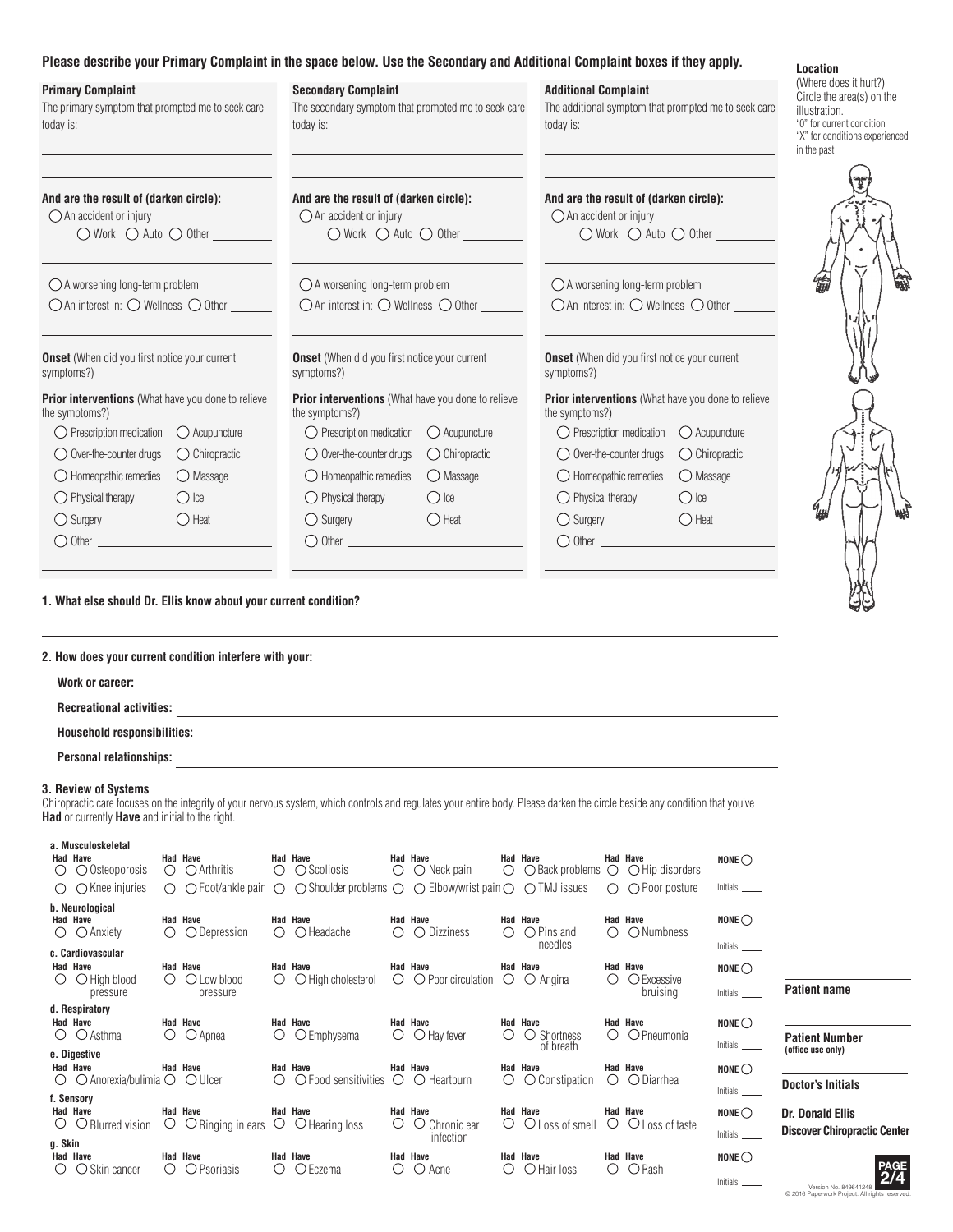|               | <i>(Continued from previous page)</i>                                                                                                                                                                                                                                                                                                                                                                                                                                                                                                                                                                                                                                                                                                                                                                                                          |                                                                                                                                                                                                                 |                                                                                                                                                                                                                                                  |                                                                                                                                                                                                                                                                                                                                                                         |          |                                                                                                           |                                                                                                                                                                                                                                                                                                                                                                                                                     |   |                                                                                                                                                                                                                                              |                                                                                                                                                                                                          |                                                                                                                                                                                                                                                                                                                                                                                                                                   |                                                                                                                                                                                   |                                                                                                               |                                                                                            |
|---------------|------------------------------------------------------------------------------------------------------------------------------------------------------------------------------------------------------------------------------------------------------------------------------------------------------------------------------------------------------------------------------------------------------------------------------------------------------------------------------------------------------------------------------------------------------------------------------------------------------------------------------------------------------------------------------------------------------------------------------------------------------------------------------------------------------------------------------------------------|-----------------------------------------------------------------------------------------------------------------------------------------------------------------------------------------------------------------|--------------------------------------------------------------------------------------------------------------------------------------------------------------------------------------------------------------------------------------------------|-------------------------------------------------------------------------------------------------------------------------------------------------------------------------------------------------------------------------------------------------------------------------------------------------------------------------------------------------------------------------|----------|-----------------------------------------------------------------------------------------------------------|---------------------------------------------------------------------------------------------------------------------------------------------------------------------------------------------------------------------------------------------------------------------------------------------------------------------------------------------------------------------------------------------------------------------|---|----------------------------------------------------------------------------------------------------------------------------------------------------------------------------------------------------------------------------------------------|----------------------------------------------------------------------------------------------------------------------------------------------------------------------------------------------------------|-----------------------------------------------------------------------------------------------------------------------------------------------------------------------------------------------------------------------------------------------------------------------------------------------------------------------------------------------------------------------------------------------------------------------------------|-----------------------------------------------------------------------------------------------------------------------------------------------------------------------------------|---------------------------------------------------------------------------------------------------------------|--------------------------------------------------------------------------------------------|
|               | h. Endocrine<br>Had Have<br>$\circ$ $\circ$ Thyroid issues<br>i. Genitourinary                                                                                                                                                                                                                                                                                                                                                                                                                                                                                                                                                                                                                                                                                                                                                                 | Had Have<br>$\bigcirc$ $\bigcirc$ Immune                                                                                                                                                                        | disorders                                                                                                                                                                                                                                        | <b>Had Have</b><br>$\circ$<br>$\bigcirc$ Hypoglycemia                                                                                                                                                                                                                                                                                                                   | Had Have |                                                                                                           | $\circ$ $\circ$ Frequent<br>infection                                                                                                                                                                                                                                                                                                                                                                               | О | Had Have<br>$\bigcirc$ Swollen glands $\bigcirc$ $\bigcirc$ Low energy                                                                                                                                                                       |                                                                                                                                                                                                          | Had Have                                                                                                                                                                                                                                                                                                                                                                                                                          |                                                                                                                                                                                   | NONE $\bigcirc$<br>Initials                                                                                   | <b>Patient name</b>                                                                        |
| O             | Had Have<br>$\bigcirc$ Kidney stones<br>j. Constitutional                                                                                                                                                                                                                                                                                                                                                                                                                                                                                                                                                                                                                                                                                                                                                                                      | Had Have<br>$\circ$ $\circ$ Infertility                                                                                                                                                                         |                                                                                                                                                                                                                                                  | Had Have<br>O<br>$\bigcirc$ Bedwetting                                                                                                                                                                                                                                                                                                                                  | Had Have |                                                                                                           | $\circ$ $\circ$ Prostate issues $\circ$                                                                                                                                                                                                                                                                                                                                                                             |   | Had Have<br>$\circ$ Erectile<br>dysfunction                                                                                                                                                                                                  |                                                                                                                                                                                                          | Had Have<br>$\bigcirc$ $\bigcirc$ PMS symptoms                                                                                                                                                                                                                                                                                                                                                                                    |                                                                                                                                                                                   | NONE $\bigcirc$<br>Initials                                                                                   | <b>Patient Number</b><br>(office use only)                                                 |
| $\circ$       | Had Have<br>$\bigcirc$ Fainting                                                                                                                                                                                                                                                                                                                                                                                                                                                                                                                                                                                                                                                                                                                                                                                                                | Had Have<br>$\bigcirc$ $\bigcirc$ Low libido                                                                                                                                                                    |                                                                                                                                                                                                                                                  | Had Have<br>$\bigcirc$ $\bigcirc$ Poor appetite                                                                                                                                                                                                                                                                                                                         | Had Have | $\circ$ $\circ$ Fatigue                                                                                   |                                                                                                                                                                                                                                                                                                                                                                                                                     | O | Had Have<br>$\bigcirc$ Sudden weight $\bigcirc$<br>gain/loss (circle one)                                                                                                                                                                    |                                                                                                                                                                                                          | Had Have<br>◯ Weakness                                                                                                                                                                                                                                                                                                                                                                                                            |                                                                                                                                                                                   | NONE $\bigcirc$                                                                                               | $\bigcirc$ All other systems negative                                                      |
|               | Past Personal, Family and Social History                                                                                                                                                                                                                                                                                                                                                                                                                                                                                                                                                                                                                                                                                                                                                                                                       |                                                                                                                                                                                                                 |                                                                                                                                                                                                                                                  | Please identify your past health history, including accidents, injuries, illnesses and treatments. Please complete each section fully.                                                                                                                                                                                                                                  |          |                                                                                                           |                                                                                                                                                                                                                                                                                                                                                                                                                     |   |                                                                                                                                                                                                                                              |                                                                                                                                                                                                          |                                                                                                                                                                                                                                                                                                                                                                                                                                   |                                                                                                                                                                                   |                                                                                                               |                                                                                            |
| PERSONAL      | 4. Illnesses<br>Check the illnesses you have Had in the past or Have now.<br>Had Have<br>$\bigcirc$<br>AIDS<br>U<br>$\bigcirc$<br>( )<br>Alcoholism<br>$\bigcirc$<br>C<br>Allergies<br>$\bigcirc$<br>O<br>$\bigcirc$<br>O<br>Cancer<br>$\bigcirc$<br>O<br>Chicken pox<br>$\bigcirc$<br>O<br><b>Diabetes</b><br>$\bigcirc$<br>O<br>Epilepsy<br>O<br>$\bigcirc$<br>Glaucoma<br>$\bigcirc$<br>$\bigcirc$<br>Goiter<br>$\bigcirc$<br>$\bigcirc$<br>Gout<br>$\bigcirc$<br>$\bigcirc$<br>Heart disease<br>$\bigcirc$<br>О<br>Hepatitis<br>$\bigcirc$<br>О<br><b>HIV Positive</b><br>$\bigcirc$<br>$\bigcirc$<br>Malaria<br>$\bigcirc$<br>O<br><b>Measles</b><br>$\bigcirc$<br>O<br>$\bigcirc$<br><b>Mumps</b><br>$\bigcirc$<br>Polio<br>O<br>$\bigcirc$<br>O<br>$\bigcirc$<br>Scarlet fever<br>$\bigcirc$<br>O<br>$\bigcirc$<br>$\bigcirc$<br>Stroke | Arteriosclerosis<br><b>Multiple Sclerosis</b><br>Rheumatic fever<br>Sexually transmitted disease                                                                                                                | Had Have<br>$\bigcirc$<br>O<br>$\bigcirc$<br>$\bigcirc$<br>$\bigcirc$<br>$\bigcirc$<br>Ulcer<br>$\bigcirc$<br>O<br>Other:<br>7. Allergies<br>No<br>Yes<br>O<br>$\left(\begin{array}{c} \end{array}\right)$<br>$\bigcirc$<br>$\cup$<br>$\bigcirc$ | Tuberculosis<br>Typhoid fever<br>Are you allergic to any medications?<br>If Yes please list:<br>8. Injuries<br>Have you ever<br>Had a fractured or broken bone<br>Had a spine or nerve disorder<br>Been knocked unconscious<br>Been injured in an accident                                                                                                              |          | O<br>O<br>$\bigcirc$<br>$\bigcirc$<br>O<br>O<br>$\bigcirc$<br>$\bigcirc$<br>O<br>$\bigcirc$<br>$\bigcirc$ | 5. Operations<br>Surgical interventions, which may or<br>may not have included hospitalization.<br>Appendix removal<br>Bypass surgery<br>Cancer<br>Cosmetic surgery<br>Elective surgery: _________<br>Eye surgery<br>Hysterectomy<br>Pacemaker<br>Spine<br>Tonsillectomy<br>Vasectomy<br>Other: $\qquad \qquad$<br>$\bigcirc$<br>$\bigcirc$<br>$\bigcirc$<br>Received a tattoo<br>$\bigcirc$<br>Had a body piercing |   | <u> 1980 - Johann Barbara, martxa alemaniar a</u><br>Used a crutch or other support<br>Used neck or back bracing                                                                                                                             | Past<br>$\bigcirc$<br>$\bigcirc$<br>$\bigcirc$<br>$\bigcirc$<br>$\bigcirc$<br>$\bigcirc$<br>$\bigcirc$<br>$\bigcirc$<br>$\bigcirc$<br>$\bigcirc$<br>$\bigcirc$<br>$\bigcirc$<br>$\bigcirc$<br>$\bigcirc$ | 6. Treatments<br>Check the ones you've received in the<br>Past or are receiving Currently.<br>Currently<br>Ő<br>$\bigcirc$<br>$\bigcirc$<br>$\bigcirc$<br>$\bigcirc$<br>$\bigcirc$<br>$\bigcirc$<br>$\bigcirc$<br>Herbs<br>$\bigcirc$<br>$\bigcirc$<br>$\bigcirc$<br>$\bigcirc$<br>$\bigcirc$<br>$\bigcirc$<br>(Please list below all prescription, over-the-counter,<br>natural supplements, enzymes, vitamins and<br>minerals): | Acupuncture<br>Antibiotics<br>Birth control pills<br>Chemotherapy<br>Chiropractic care<br>Dialysis<br>Homeopathy<br>Inhaler<br>Massage therapy<br>Physical therapy<br>Medications | <b>Blood transfusions</b><br>Hormone replacement                                                              | <b>Consultation Notes</b>                                                                  |
|               | 9. Family History<br><b>Relative</b>                                                                                                                                                                                                                                                                                                                                                                                                                                                                                                                                                                                                                                                                                                                                                                                                           |                                                                                                                                                                                                                 | Age (If living) State of health                                                                                                                                                                                                                  | Some health issues are hereditary. Tell Dr. Ellis about the health of your immediate family members.                                                                                                                                                                                                                                                                    |          |                                                                                                           | <b>Illnesses</b>                                                                                                                                                                                                                                                                                                                                                                                                    |   |                                                                                                                                                                                                                                              |                                                                                                                                                                                                          | Age at death                                                                                                                                                                                                                                                                                                                                                                                                                      |                                                                                                                                                                                   | <b>Cause of death</b>                                                                                         |                                                                                            |
| FAMILY        | Mother<br>Father<br>Sister 1<br>Sister 2<br>Brother 1<br>Brother 2                                                                                                                                                                                                                                                                                                                                                                                                                                                                                                                                                                                                                                                                                                                                                                             | $\label{eq:2} \mathcal{L} = \left\{ \begin{array}{ll} \mathcal{L}_{\text{max}} & \mathcal{L}_{\text{max}} \\ \mathcal{L}_{\text{max}} & \mathcal{L}_{\text{max}} \end{array} \right.$<br><u> Tanton de la p</u> | Good Poor<br>$\cup$<br>$\circ$<br>$\circlearrowright$<br>$\circ$ $\circ$<br>$\circ$<br>$\circ$<br>$\circlearrowright$                                                                                                                            | $\bigcirc$<br>$\circ$<br>$\bigcirc$<br>$\bigcirc$<br>$\circlearrowright$                                                                                                                                                                                                                                                                                                |          |                                                                                                           |                                                                                                                                                                                                                                                                                                                                                                                                                     |   | <u> 1989 - Andrea Stadt Britain, amerikansk politiker (</u><br><u> 1989 - Johann Barn, fransk politik (f. 1989)</u><br><u> 1989 - Jan Salaman, mangang mga kalendar ng mga kalendar ng mga kalendar ng mga kalendar ng mga kalendar ng m</u> |                                                                                                                                                                                                          |                                                                                                                                                                                                                                                                                                                                                                                                                                   | $\bigcirc$<br>$\bigcirc$<br>O<br>$\bigcirc$<br>$\bigcirc$<br>O                                                                                                                    | Natural Illness<br>$\cup$<br>$\bigcirc$<br>$\bigcirc$<br>$\bigcirc$<br>$\bigcirc$<br>$\bigcirc$<br>$\bigcirc$ |                                                                                            |
|               | 11. Social History                                                                                                                                                                                                                                                                                                                                                                                                                                                                                                                                                                                                                                                                                                                                                                                                                             |                                                                                                                                                                                                                 |                                                                                                                                                                                                                                                  | 10. Are there any other hereditary health issues that you know about?                                                                                                                                                                                                                                                                                                   |          |                                                                                                           |                                                                                                                                                                                                                                                                                                                                                                                                                     |   |                                                                                                                                                                                                                                              |                                                                                                                                                                                                          |                                                                                                                                                                                                                                                                                                                                                                                                                                   |                                                                                                                                                                                   |                                                                                                               |                                                                                            |
|               | Tell Dr. Ellis about your health habits and stress levels.<br>Alcohol use                                                                                                                                                                                                                                                                                                                                                                                                                                                                                                                                                                                                                                                                                                                                                                      |                                                                                                                                                                                                                 | $\bigcirc$ Daily $\bigcirc$ Weekly How much?                                                                                                                                                                                                     |                                                                                                                                                                                                                                                                                                                                                                         |          |                                                                                                           |                                                                                                                                                                                                                                                                                                                                                                                                                     |   | Prayer or meditation?                                                                                                                                                                                                                        |                                                                                                                                                                                                          | $\bigcirc$ Yes                                                                                                                                                                                                                                                                                                                                                                                                                    |                                                                                                                                                                                   | ONO                                                                                                           |                                                                                            |
| <b>SOCIAL</b> | Coffee use<br>Tobacco use<br>Exercising<br>Pain relievers<br>Soft drinks<br>Water intake                                                                                                                                                                                                                                                                                                                                                                                                                                                                                                                                                                                                                                                                                                                                                       | $\bigcirc$ Daily<br>$\bigcirc$ Daily $\bigcirc$ Weekly<br>$\bigcirc$ Daily                                                                                                                                      | $\bigcirc$ Daily $\bigcirc$ Weekly How much?<br>○ Daily ○ Weekly How much?<br>$\bigcirc$ Weekly<br>$\bigcirc$ Weekly<br>◯ Daily ◯ Weekly How much?                                                                                               | <u> 1989 - Johann Barbara, martxa alemaniar a</u><br>the control of the control of the control of<br>How much?<br><u> 1989 - Johann Barnett, fransk politiker (</u><br><u> 1989 - Johann Barbara, martin basalar shekara ta 1989 - A</u><br>How much?<br>How much?<br><u> 1989 - Johann Stoff, fransk politik (d. 1989)</u><br><u> 1989 - Johann Barbara, martxa al</u> |          |                                                                                                           |                                                                                                                                                                                                                                                                                                                                                                                                                     |   | Job pressure/stress?<br>Financial peace?<br>Vaccinated?<br>Mercury fillings?<br>Recreational drugs?                                                                                                                                          |                                                                                                                                                                                                          | $\bigcirc$ Yes<br>$\bigcirc$ Yes<br>$\bigcirc$ Yes<br>$\bigcirc$ Yes<br>$\bigcirc$ Yes                                                                                                                                                                                                                                                                                                                                            |                                                                                                                                                                                   | ONo<br>ONo<br>ONO<br>ONO<br>$\bigcirc$ No                                                                     | <b>Doctor's Initials</b><br><b>Dr. Donald Ellis</b><br><b>Discover Chiropractic Center</b> |
|               | Hobbies: _                                                                                                                                                                                                                                                                                                                                                                                                                                                                                                                                                                                                                                                                                                                                                                                                                                     |                                                                                                                                                                                                                 |                                                                                                                                                                                                                                                  |                                                                                                                                                                                                                                                                                                                                                                         |          |                                                                                                           |                                                                                                                                                                                                                                                                                                                                                                                                                     |   |                                                                                                                                                                                                                                              |                                                                                                                                                                                                          |                                                                                                                                                                                                                                                                                                                                                                                                                                   |                                                                                                                                                                                   |                                                                                                               | PAGE<br>3/4<br>Version No. 849641248<br>C 2016 Panerwork Project All rights reser          |